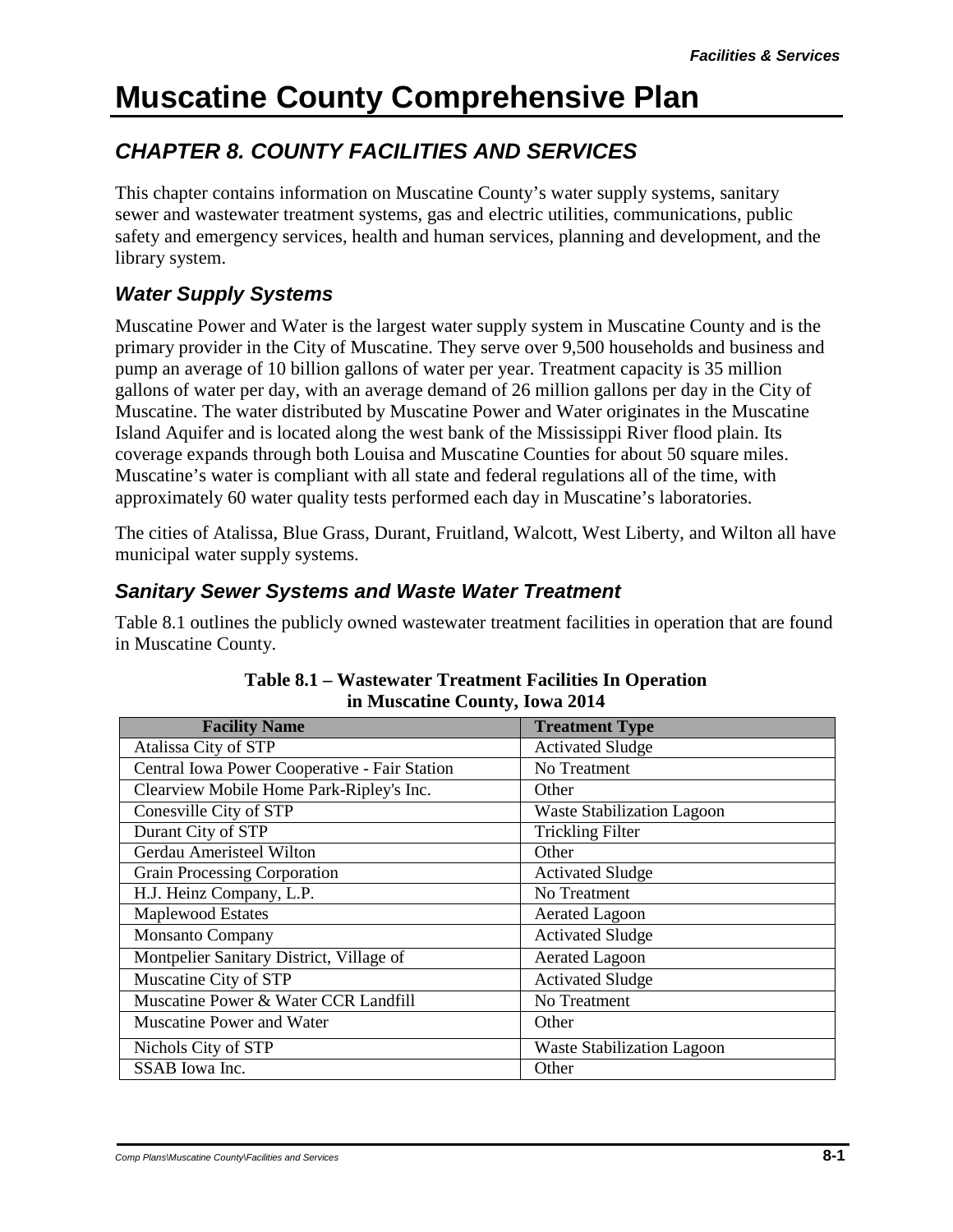| <b>Facility Name</b>                     | <b>Treatment Type</b>             |
|------------------------------------------|-----------------------------------|
| Stockton City of STP                     | <b>Waste Stabilization Lagoon</b> |
| Walcott City of STP (South)              | <b>Activated Sludge</b>           |
| <b>Wendling Quarries - Moscow Quarry</b> | Other                             |
| West Liberty City of STP                 | <b>Activated Sludge</b>           |
| Wilton City of STP                       | <b>Trickling Filter</b>           |

Source: Iowa DNR, 2014

According to the United States Environmental Protection Agency (EPA), the following types of water treatment are defined as:

- **Activated Sludge –** Product that results when primary effluent is mixed with bacterialaden sludge and then agitated and aerated to promote biological treatment, speeding the breakdown of organic matter in raw sewage undergoing secondary waste treatment
- **Aerated Lagoon** A holding and/or treatment pond that speeds up the natural process of biological decomposition of organic waste by stimulating the growth and activity of bacteria that degrade organic waste
- **Trickling Filter** A coarse treatment system in which wastewater is trickled over a bed of stones or other material covered with bacteria that break down the organic waste and produce clean water
- **Waste Stabilization Lagoon –** Large, manmade water bodies filled with wastewater that are then treated by naturally occurring processes

According to the Iowa DNR, a properly designed, sized, installed, and maintained on-site wastewater treatment system should safely remove and treat wastewater from a home. Untreated or improperly treated wastewater is a disease risk to people through direct contact with sewage or animals (flies, dogs, cats, etc.) that have been in direct contact with sewage. Also, untreated or improperly treated wastewater is a threat to human health and the environment when it pollutes surface water or groundwater.

After determining where the on-site wastewater treatment system and reserve area will be located, the area should be marked and fenced so it will not be disturbed during building construction. This is especially important for an effluent treatment system such as a drain field or mound, since compaction can seriously impair the soil's ability to treat wastewater. It is wise to determine where to place the on-site wastewater treatment system, as well as the future replacement system, prior to building a home. Consider increased lot sizes and reduction in number of lots in a rural subdivision where private septic systems will be installed. New developments already may have designated areas for the system and reserve system.

Poorly functioning on-site wastewater treatment systems also can affect the surrounding environment. On-site systems can release nitrogen from human waste into groundwater and surface water. They also can release phosphorous, found in some household detergents and water conditioners, as well as human waste, into surface water. These nutrients promote algae and weed growth in lakes and streams. These plants eventually die and settle to the bottom where they decompose. This decomposition process depletes oxygen that fish and other aquatic animals need to survive, which may result in the death of fish and other aquatic organisms.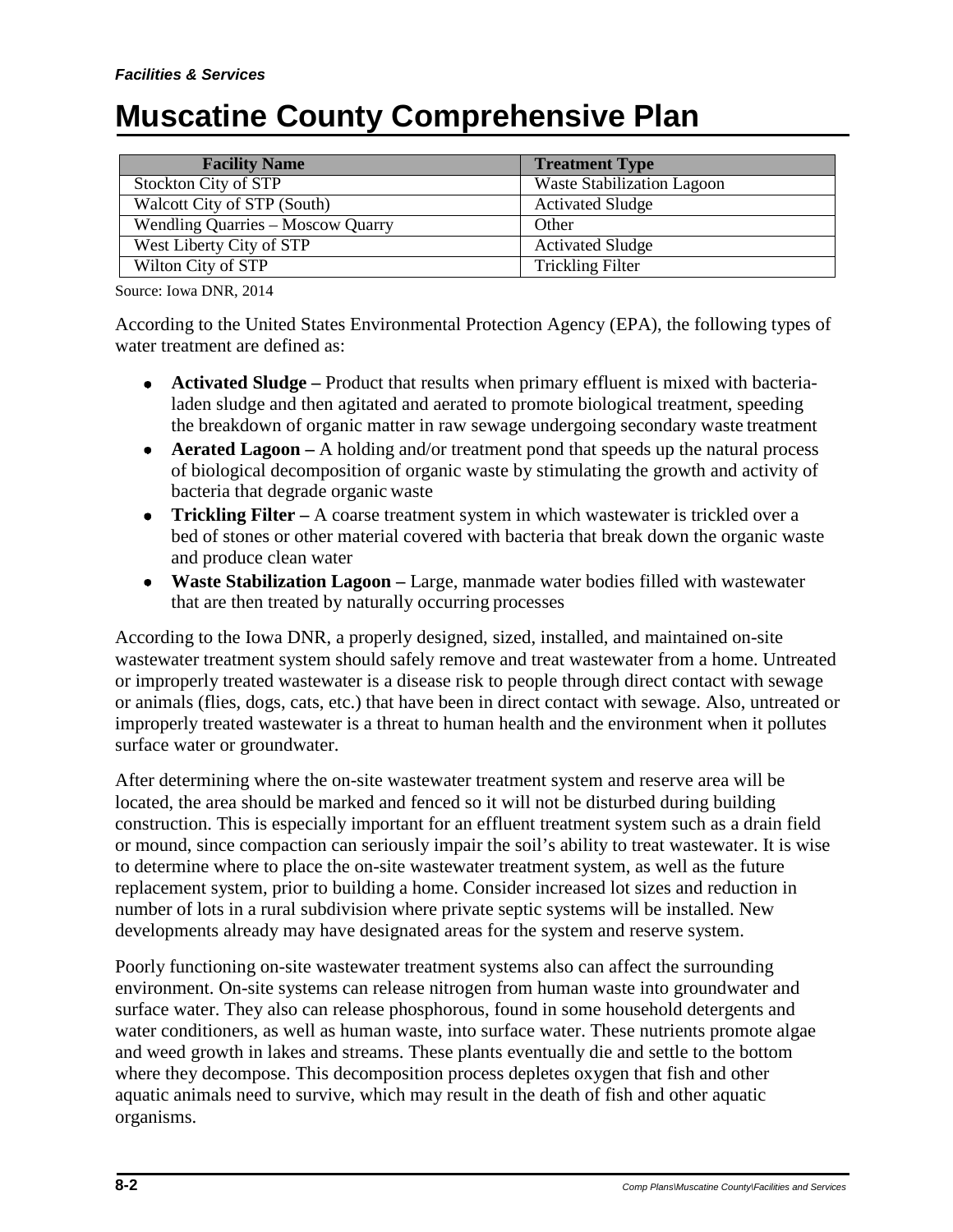Cleaning products, pharmaceuticals, and other chemicals dumped down the household drain also enter the wastewater treatment system. Some of these materials can be dangerous to humans, pets, and wildlife. If allowed to enter a system, many of these chemicals will pass through without degrading and may contaminate groundwater, surface water, and/or soil.

The rural areas of Muscatine County rely on private, on-site septic systems for sewage disposal. In Iowa, it is the County Board's responsibility to provide regulation of sewer systems serving 4 homes or less than 15 people. The Muscatine County Health Department regulates the design, construction, and installation of all private, on-site treatment systems; samples private, on-site treatment systems; and provides assistance with complaints relating to sewage treatment and disposal systems.

#### *Waste Management*

#### **Sanitary Landfills**

The Muscatine County Landfill is the only active landfill in Muscatine County. It is located near rural Stockton right off of Highway 61. The site is composed of approximately 150 acres of landfill that have been or could be developed for landfill areas in the future. Residents are not allowed to transport waste directly to the Muscatine County Landfill. The Muscatine Recycling Center and Transfer Station receive waste from residents and businesses located within the service area, followed by transfer trailers hauling waste to the landfill.

#### **Recycling**

Many municipalities in Muscatine County provide on-site recycling that allows drop-offs from citizens. Some of the larger jurisdictions do provide curb-side pickups with delegated collection days.

### *Utilities*

#### **Electricity and Natural Gas**

Muscatine County is served primarily by six utility companies; Muscatine Power and Water, MidAmerican Energy, Alliant Energy, Durant Municipal Electric, Wilton Municipal Light and Power System, and Eastern Iowa Light and Power Coop (REC), located in Wilton.

Muscatine Power and Water (MPW) serves the majority of the City of Muscatine. The electricity utility serves approximately 11,225 customers and three coal-fired burners and four electric generators. MPW has become the largest municipal electric utility in Iowa based on sales and generation. Some of the outlying areas of the City of Muscatine are not in MPW's electric service area. As a result, the remaining areas are primarily serviced by Eastern Iowa Light and Power Cooperative.

MidAmerican Energy provides electric and natural gas service to other parts of Muscatine County. MidAmerican Energy recently instituted an energy-efficiency program in its Iowa service area. This program helps commercial and industrial customers reduce energy consumption. Programs include new building construction services and rebates or financing options on high-efficiency equipment.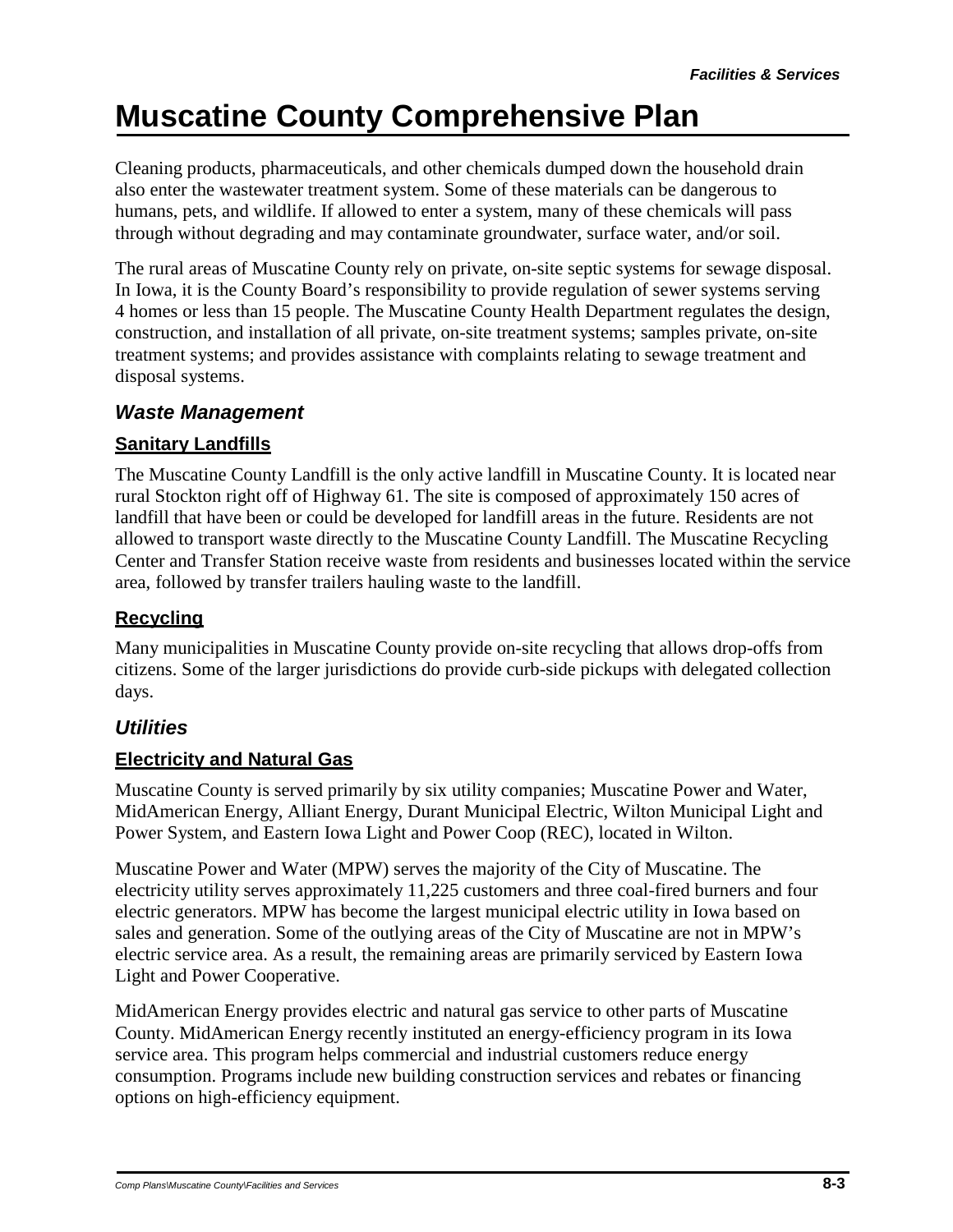Alliant Energy Corporation is a public utility-holding company serving electricity and natural gas to more than one quarter million customers. Their service area expands throughout Muscatine County. Providing its customers in the Midwest with regulated electricity and natural gas service is the company's primary focus.

Durant Municipal Electric is located in Durant and provides electoral services to those residing in the Durant area.

Wilton Municipal Light and Power System is governed by a Board of Trustees and provides services to the City of Wilton. Offices are located at 220 West 3<sup>rd</sup> Street.

As Iowa's largest distribution electric cooperative, Eastern Iowa Light and Power Cooperative serves a diverse membership that includes traditional farm operations, rural housing areas, industrial and commercial developments, and recreational facilities. The Eastern Iowa rural service area covers all or portions of 12 counties, stretching along the Mississippi River, from Sabula in the north to Burlington in the south and west to Iowa City. Eastern Iowa has offices in DeWitt, Lone Tree, and Wapello. The headquarters office complex is located in Wilton.

Propane is used in rural areas of Muscatine County not served by natural gas. The propane is used for heating and drying of farm products. Propane is stored in above or below-ground tanks.

#### **Pipelines**

Pipelines provide a relatively low-cost method of transporting bulk commodities that are often classified as hazardous materials. These facilities commonly bisect urban areas across a variety of land uses, from agricultural to residential. The relationship between land use and transportation is particularly critical for pipelines. Distribution of energy fuels by pipeline is widespread across the United States. As urban areas grow and develop, the need for fuels and access to pipelines also increases. Land use around pipelines then becomes important for public safety and the environment. Large diameter, high-pressure transmission pipelines, although benefiting an urban area economically, can pose significant public safety and environmental consequences without knowledge of their location and the risks associated with them.

The U.S. Department of Transportation (DOT), Office of Pipeline Safety, regulates pipeline safety. The Pipeline Safety Improvement Act of 2002 required the DOT and Federal Energy Regulatory Commission (FERC) to conduct a study of population encroachment on rights-ofway. Ultimately, a report was published called the *2004 Transportation Research Board Transportation Pipelines and Land Use: a Risk-Informed Approach Special Report 281*. The report concludes that judicious land use decisions can reduce the risks associated with transmission pipelines through land use policies affecting siting, width, and other characteristics of new pipeline corridors and new development areas encroaching on existing corridors. See Map 8.1 for general locations of major pipelines found in Muscatine County.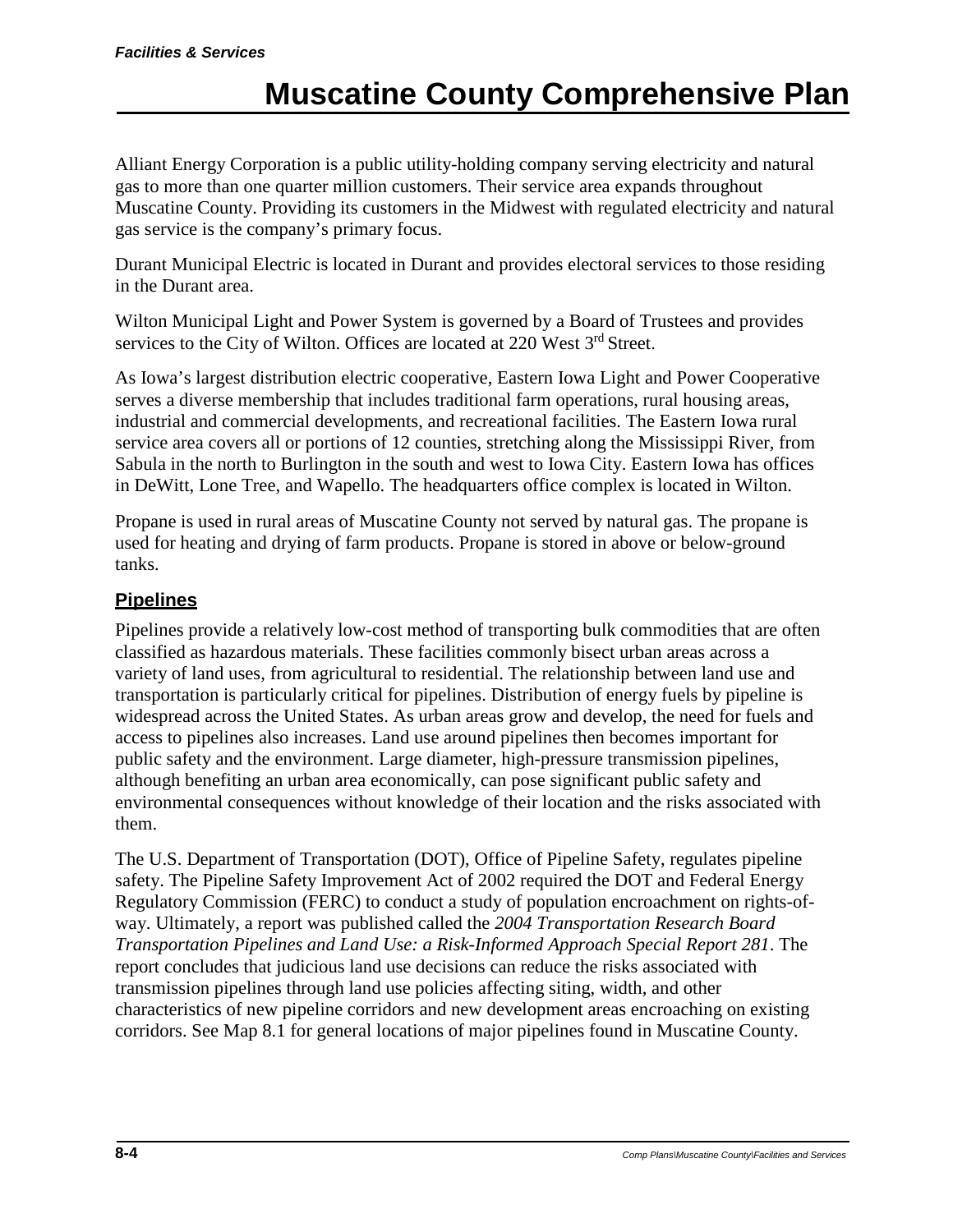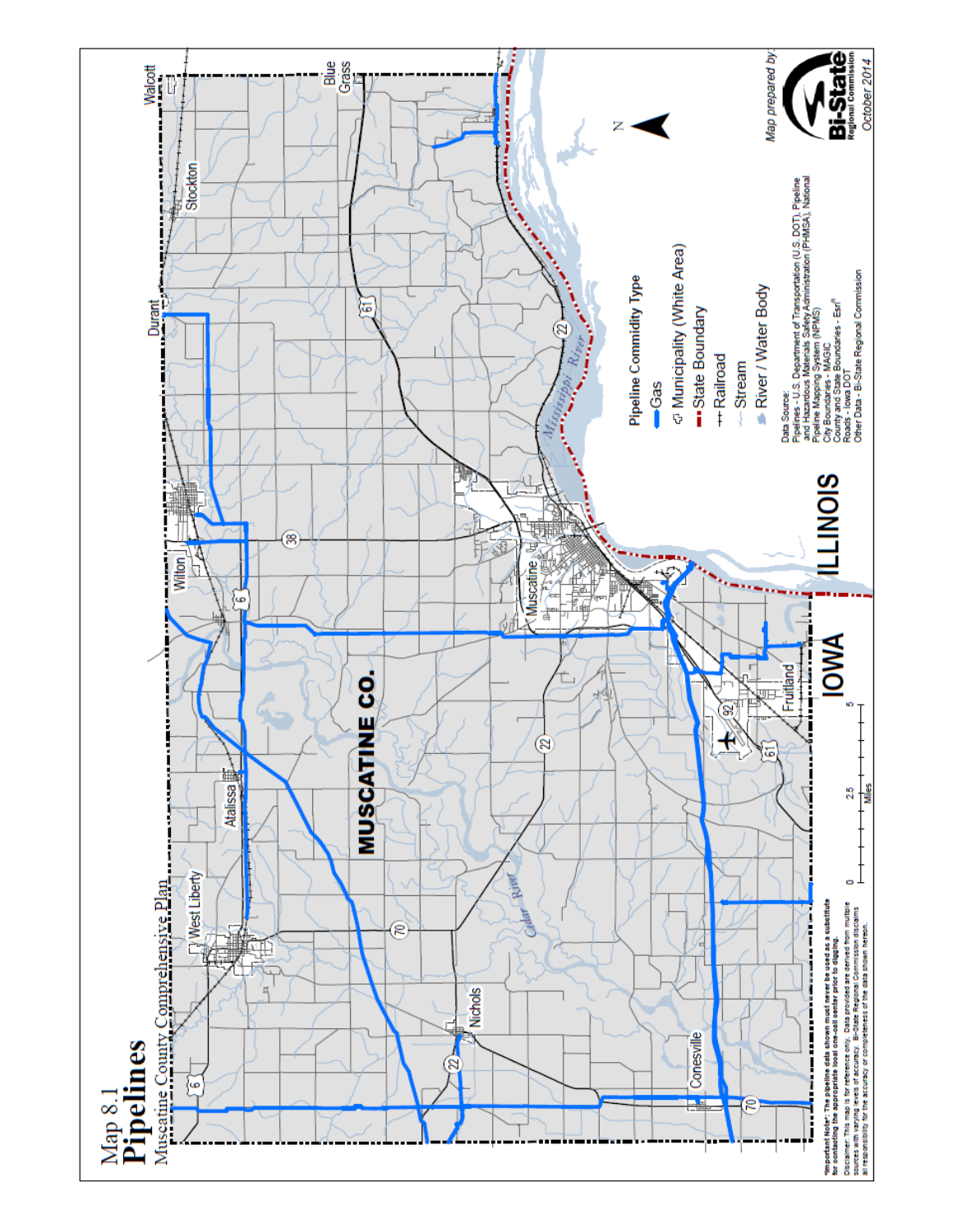### *Communications*

Major local service providers include CenturyLink, Mediacom, TV Service Now, Louis Communication, DIRECTV, Comcast Communication, among others.

Other forms of communication in Muscatine County include:

**Newspapers:** 3 – Muscatine Journal, West Liberty Index, and the Wilton-Durant Advocate News

#### **Radio Stations:** 24

**Television Stations:** ABC, CBS, NBC, FOX, PBS, plus educational & digital cable

**Cellular Service:** Sprint, US Cellular, T-Mobile, AT&T, and Verizon.

### *Public Safety and Emergency Services*

The Muscatine County Emergency Management Agency is located at 312 East Fifth Street, Muscatine, Iowa 52761. An agency coordinator works for a local commission and coordinates emergency management services for the county. Although primarily responsible to the Commission, the EMA coordinator also works with the Iowa Homeland Security & Emergency Management Division, FEMA Region VII, and the Department of Homeland Security.

#### **Law Enforcement**

The County Sheriff's Department provides 24-hour police patrols throughout the county. A reserve unit provides protection to Stockton through a contractual agreement. Atalissa, Conesville, and Fruitland have part-time officers in addition to the county patrols. The Cities of West Liberty and Wilton have a police chief and officers. The Cities of Durant and Walcott also have a police chief and officers, but they are both only partially located in Muscatine County. The City of Muscatine has a Police Department, in addition to the authority by the Sheriff's Department within city limits.

#### **Muscatine County Jail**

The county jail is located in the City of Muscatine. The first jail was built in 1857 and is now listed on the National Register of Historic Places. In 1907, the original jail was replaced, and in 1990, an 8.5 million dollar bond was issued to construct a new jail. It was built just west of the courthouse and old jail, located at 400 Walnut Street, Muscatine, Iowa 52761. The most recent upgrade to the jail entailed the addition of 136 beds, in exchange for the closing of the Minimum Security/Work Release building, which held 36 beds. Administration office hours are 8:00 a.m. to 3:30 p.m. Monday through Friday. Visiting hours have been scheduled by the jail.

There is not a county juvenile detention center located in Muscatine County; however, there is one nearby in Scott County. The Muscatine County Juvenile Detention Center offers more than short-term security. In compliance with laws and standards established by the State of Iowa, the program is designed to define limits on behaviors and hold youth accountable for their behaviors. The facility has 16 beds and houses both males and females.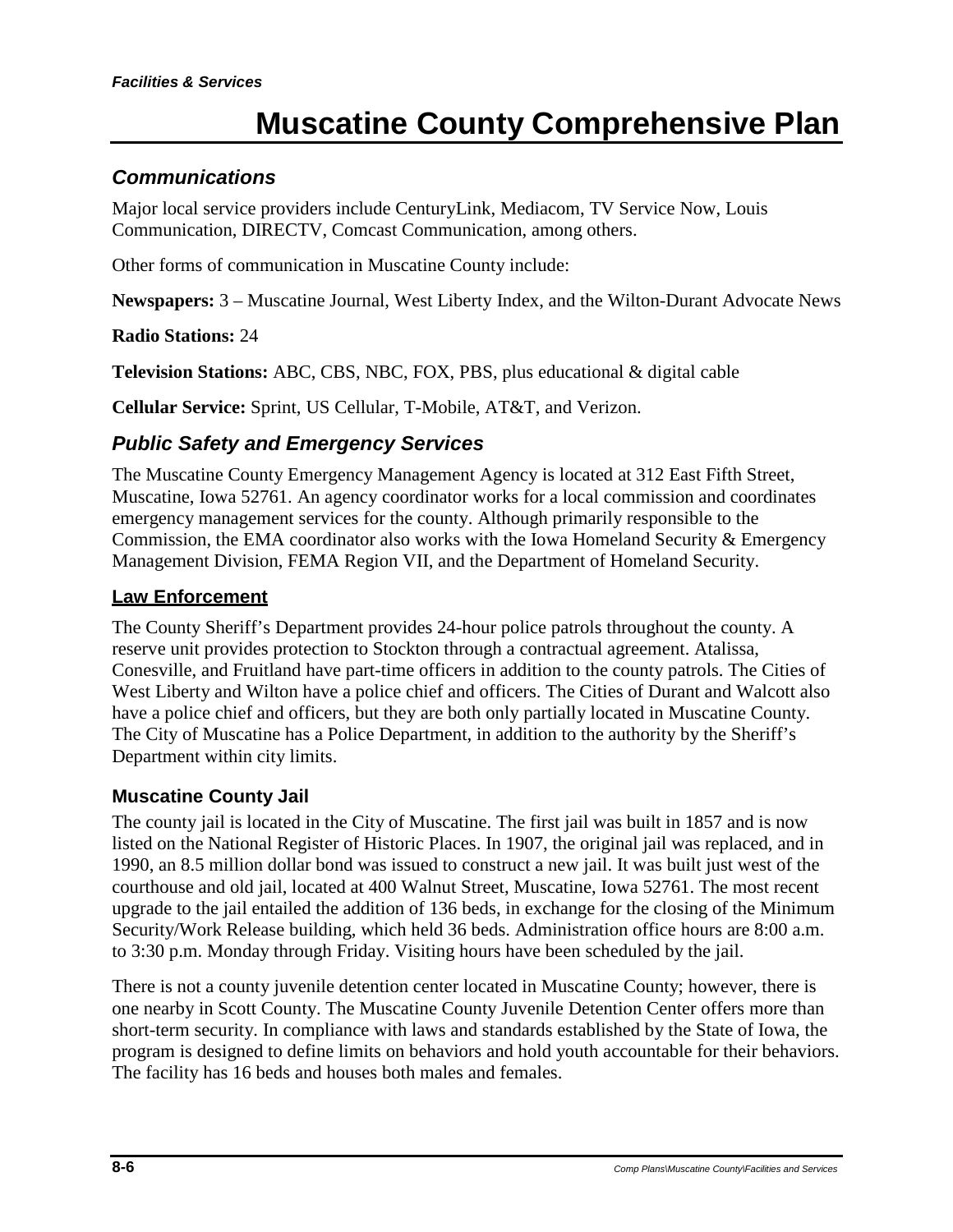#### **Criminal Investigations**

The Muscatine County Sheriff's Office Investigations Division is assigned to the task of investigating all felony level crimes, amongst a range of other duties including: property and evidence room management, regulations of the Sex Offender Registry and investigation of registry violations, intelligence gathering and dissemination of critical information, and assisting the other divisions of the Sheriff's Office as directed. Often times, crimes investigated by the County Investigation Division cross county lines, resulting in investigators working directly with many outside agencies.

#### **Specialized Teams**

The Muscatine County Sheriff's Office has a number of specialized teams including; a Special Response Team, Domestic Violence Team, K-9 Unit Team, Drug Task Force Team, and Water and Ice Rescue Team. The Muscatine County Sheriff's Office has been called upon to assist in water-related rescues as far as Floyd County to the north and Lee County to the south. Muscatine Firefighters and Paramedics have the knowledge and ability to operate the Muscatine County Sheriff's Office boats and equipment, resulting in decreased response times to emergency medical services.

#### **Emergency Medical Services**

Muscatine County EMS is the coordination of ambulance service providers, fire departments, health care, and government to better prepare the volunteer and paid service providers in the county. Scott County EMS has contracted with Bluegrass Fire Department and services approximately 10 square miles of Muscatine County. Within close proximity of Muscatine County, Scott County also has Med Force (air evacuation services) located in Colona, Illinois. Burlington, Iowa Med Force also serves the area if needed. Map 8.3 illustrates the location of the ambulance districts and the EMS providers.

### **Fire Protection**

Muscatine County is divided into 13 fire protection districts. The districts include: Atalissa, Blue Grass, Conesville, Durant, Fruitland, Letts, Montpelier, Muscatine, Nichols, Walcott, West Liberty, and Wilton. The districts all coordinate efforts under a mutual aid agreement. Map 8.2 shows the location of the fire districts in Muscatine County.

### **Animal Control**

Muscatine Humane Society is located at the Nancy E. Kent Animal Shelter. The shelter building and its contents were donated by Nancy E. Kent, and opened in July of 1996. The shelter works to protect stray, injured, abused, and unwanted animals and has the capacity to house 85 to 100 animals, and runs entirely off of donations.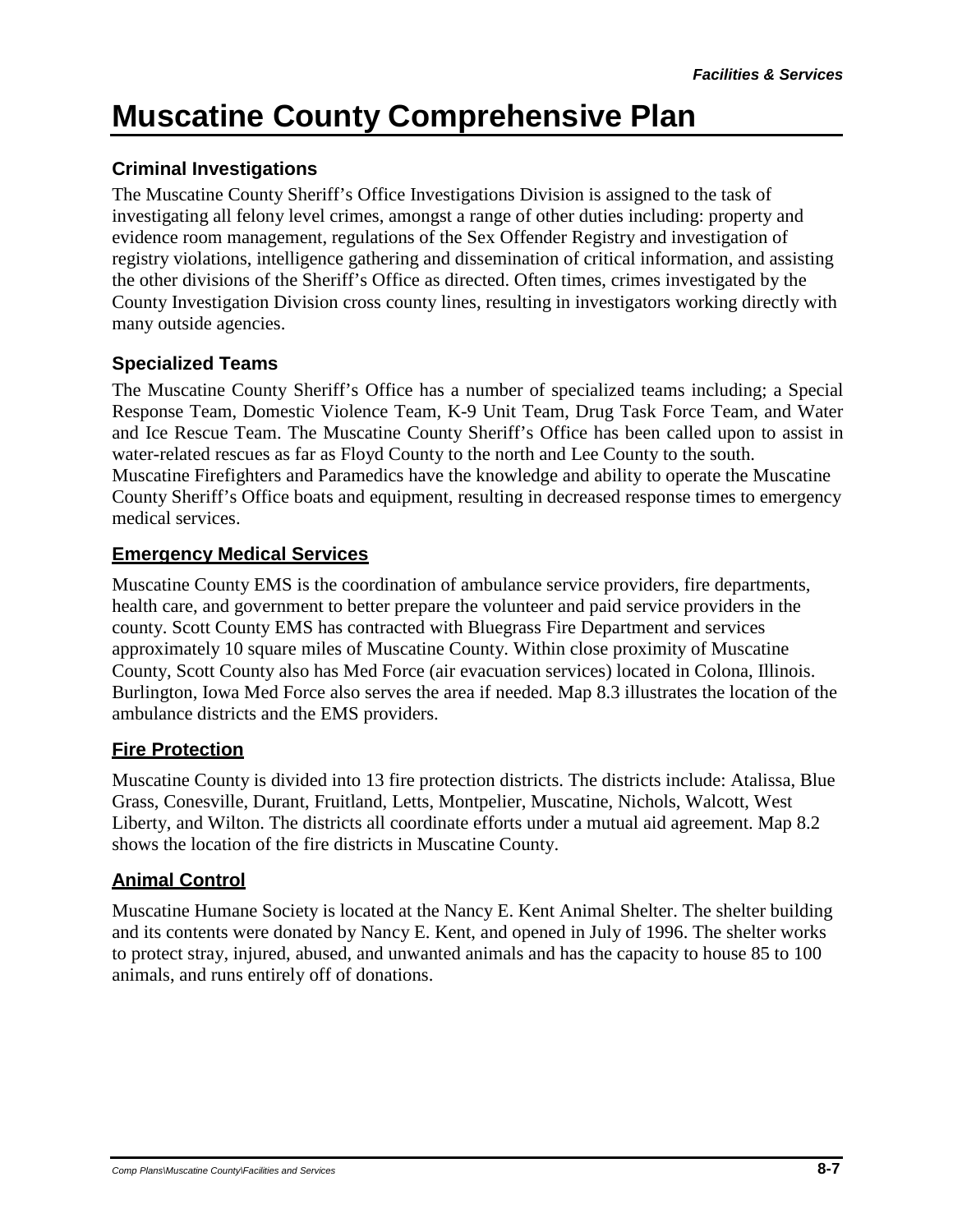### *Health and Human Services*

Trinity Muscatine Public Health (TMPH) has been contracted by Muscatine County to provide essential public health services to the citizens of Muscatine County, and additional health-related services to citizens in Cedar and Louisa Counties. Coordination efforts have been established that allow TMPH to work directly with the Muscatine County Board of Health to provide health education, wellness, and outreach activities for individuals within Muscatine County and the surrounding service areas. Services offered by TMPH include but are not limited to child adolescent services, community health education, reproductive health and family planning services, immunizations, certain dental treatments, and community health promotions.

#### **Senior Resources**

Senior Resources is a non-profit organization that provide assistance to seniors throughout Muscatine County. Muscatine Senior Resources is located in the City of Muscatine but offers services to all of Muscatine County. Their mission is to "promote and provide programs to enhance the quality of life for seniors ages 60 plus in Muscatine County." Some of the services include an adult day care, chores service, home repair program, Meals on Wheels, amongst other services.

#### **Muscatine County Community Services**

Muscatine County Community Services, located at 315 Iowa Avenue, provides general financial assistance to individuals in Muscatine County with services such as shelter, food, utilities, medical care, medical transportation, dental care, prescriptions care, eye care, and burial services. The government ran service provides programs for Veterans assistance and serves as a liaison to the Muscatine County Board of Health. Medicaid Targeted Case Management and County Funded Case Management is also available to persons with mental illness, intellectual, disabilities, brain injury, and developmental disabilities. While participating in the case management process, individuals will receive an assessment, individual program planning, service coordination and facilitation, advocacy, crisis intervention, and Central Point of Coordination gate keeping.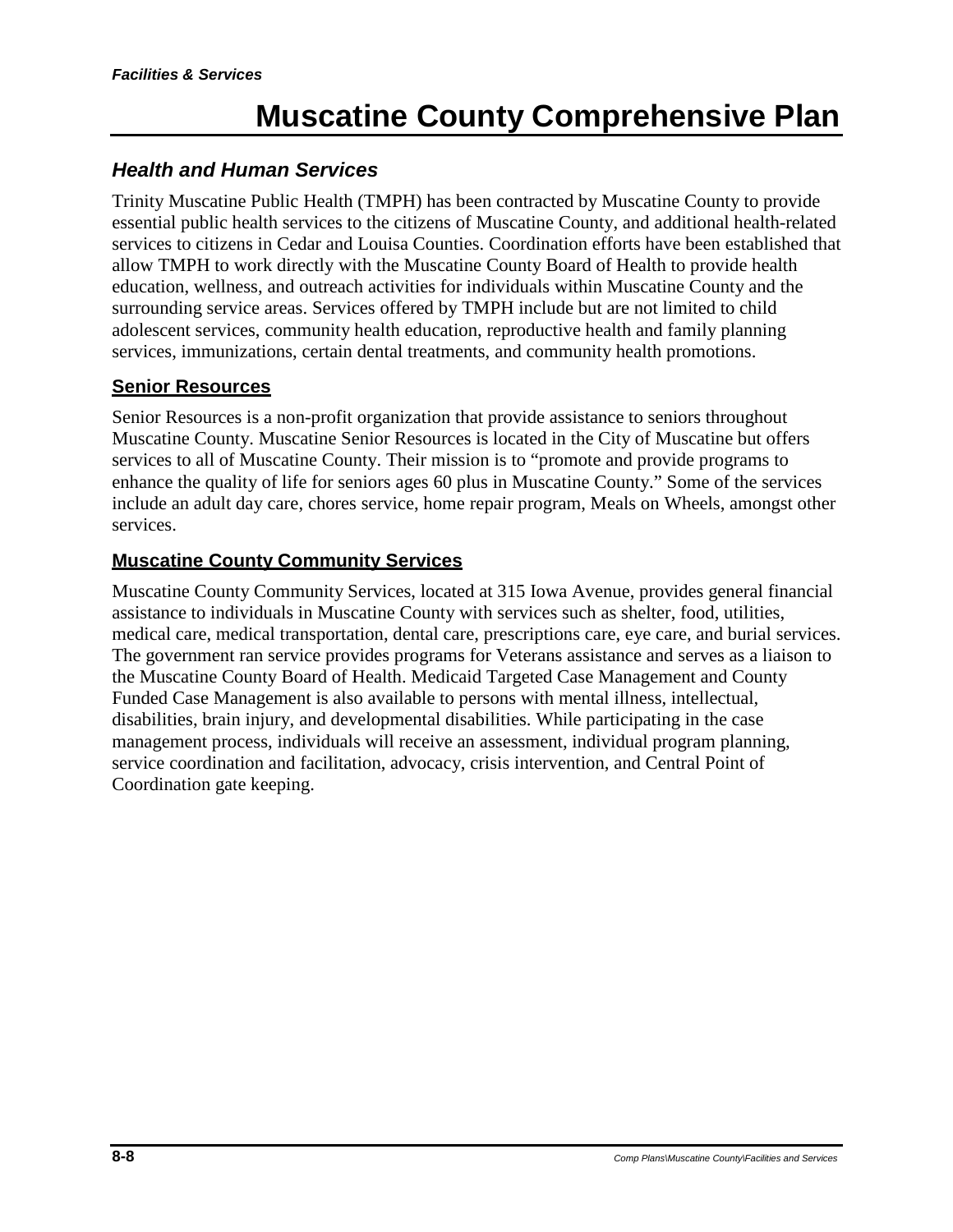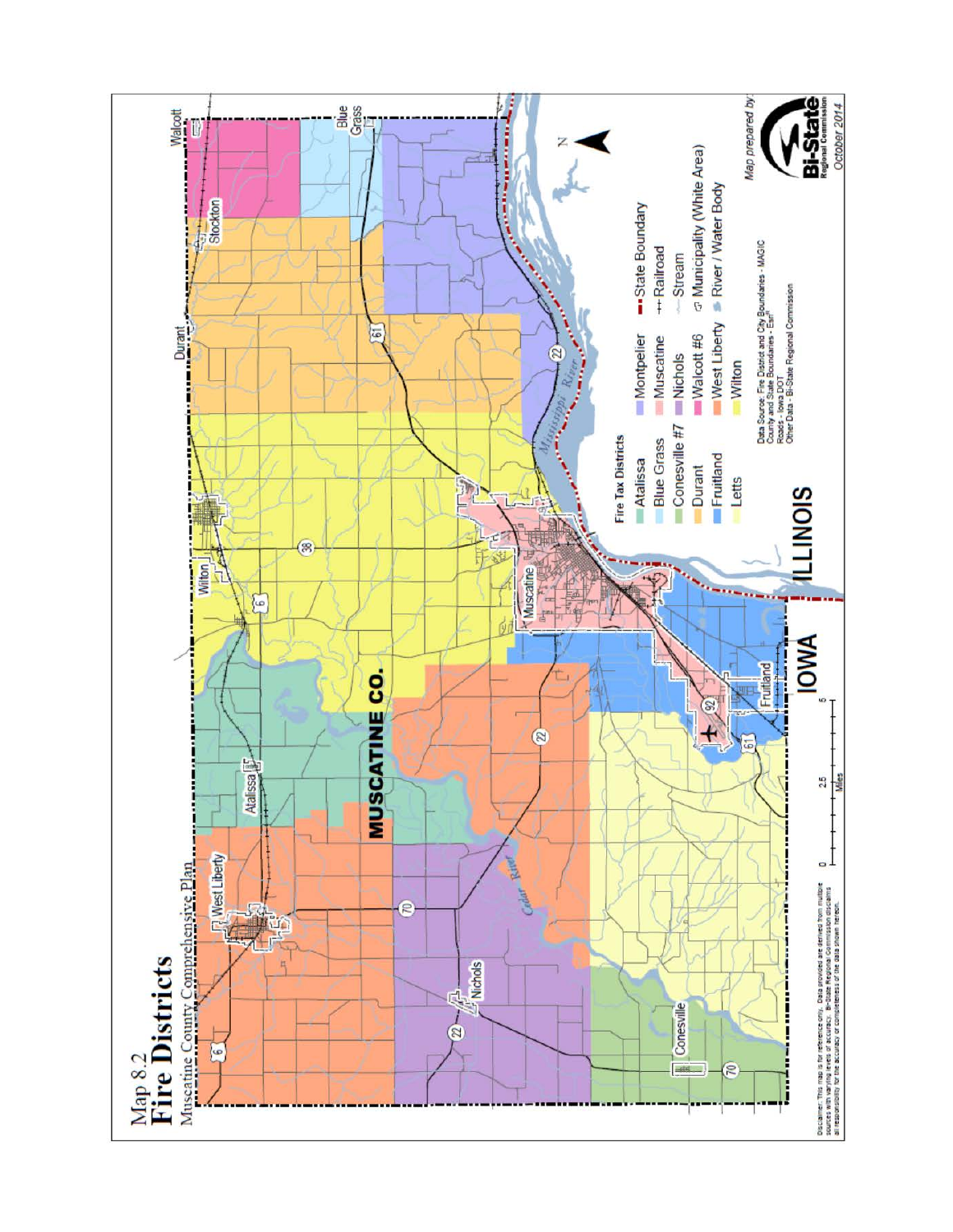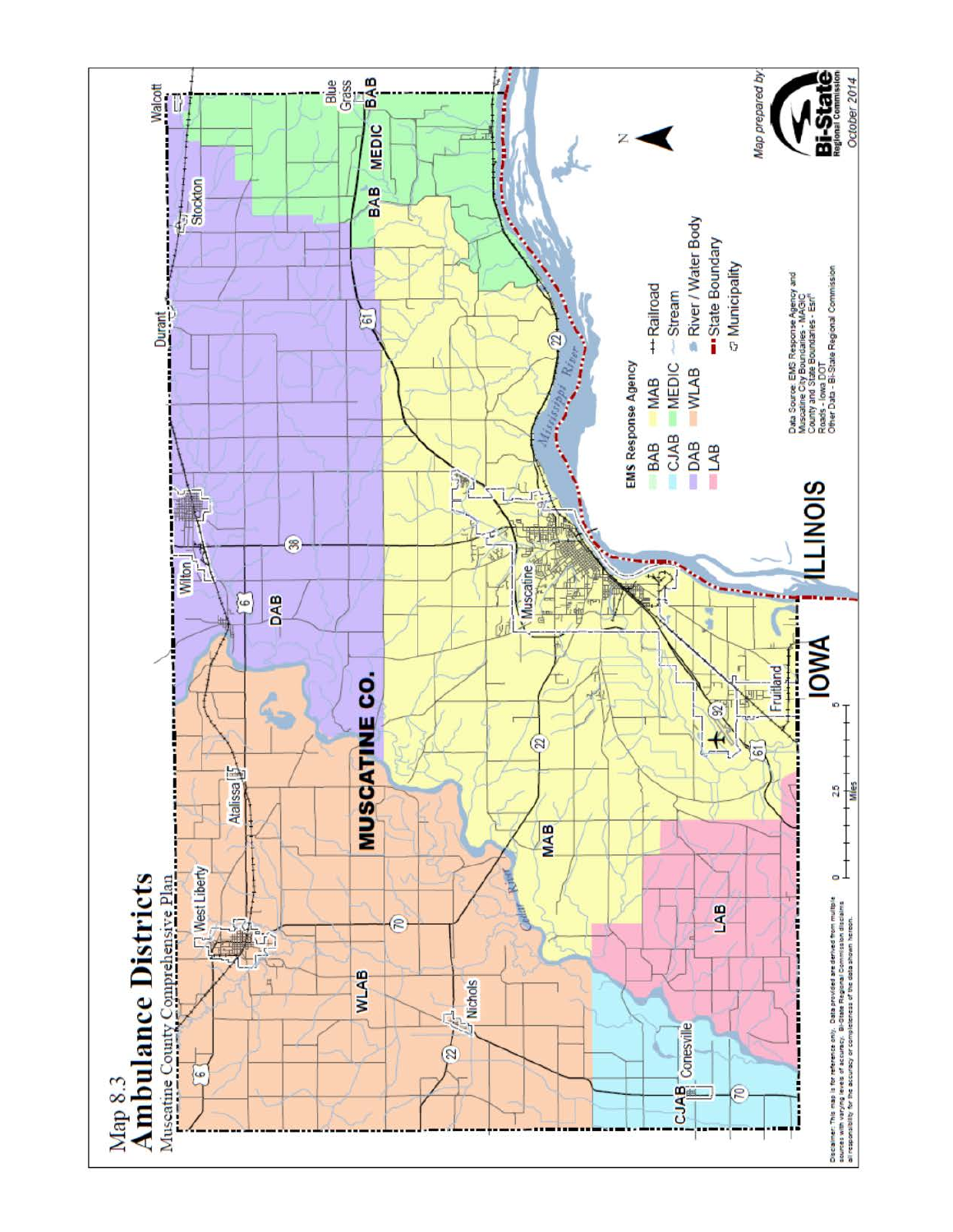### *Other Services*

### **Geographic Information System (GIS)**

Muscatine Area Geographic Information Consortium (MAGIC) was developed in 1999. MAGIC is a partnership among Muscatine, Muscatine County, and Muscatine Power and Water. Initiation of the Consortium allowed the three local government entities to share costs and resources in an effort to develop a countywide GIS, resulting in Iowa's first local GIS Consortium. With the use of MAGIC, the citizens of Muscatine County now have a method to access property information and maps online, with no service fee.

Staff working with GIS utilize the tool to provide improved methods for collecting, managing, and using location based information to analyze trends, design spatial models, and develop projections to support decision making processes and enhance public access to data in an equitable manner. The use of GIS enables elected officials, department heads, county employees, public and private agencies, and citizens of Muscatine County to graphically view and analyze information and apply GIS technology to Muscatine County issues.

#### **Zoning, Building, and Environmental Department**

The Zoning, Building, and Environmental Department is in charge of providing services related to current and future land uses in all unincorporated areas of Muscatine County and services related to residential building, permitting and inspections in unincorporated areas in the county. Other services include staff assistance to the Zoning Commission, Board of Adjustment, and Building Board of appeals; rural addressing system; flood plain management; and environmental health services such as the permitting, installation, design, and inspection of private sewage disposal. The department also assists with grants to counties in regards to free well testing, reimbursing for well closures and well rehabilitations, and informing individuals of the zoning of their property, uses permitted, and special use permits.

#### **Conservation Board**

Muscatine County currently has two patrol officers, soon to be three, that monitor the parks, public hunting, fishing, and camping and recreation found within the county. The Muscatine County Conservation Board is responsible for managing 11 areas encompassing approximately 1,740 acres.

#### **Library Systems**

Four library systems provide easy access to resources in Muscatine County:

- The Musser Public Library is Muscatine County's largest library in the county. Musser Public Library has been open since 1902 when P.M. Musser donated the funds for the public building. Members of the Musser Public Library automatically become eligible to use any participating Iowa Open Access Library and anyRiverShare Iowa or Illinois public library.
- The West Liberty Public Library offers a variety of services to the community and is located at 400 North Spencer Street in West Liberty.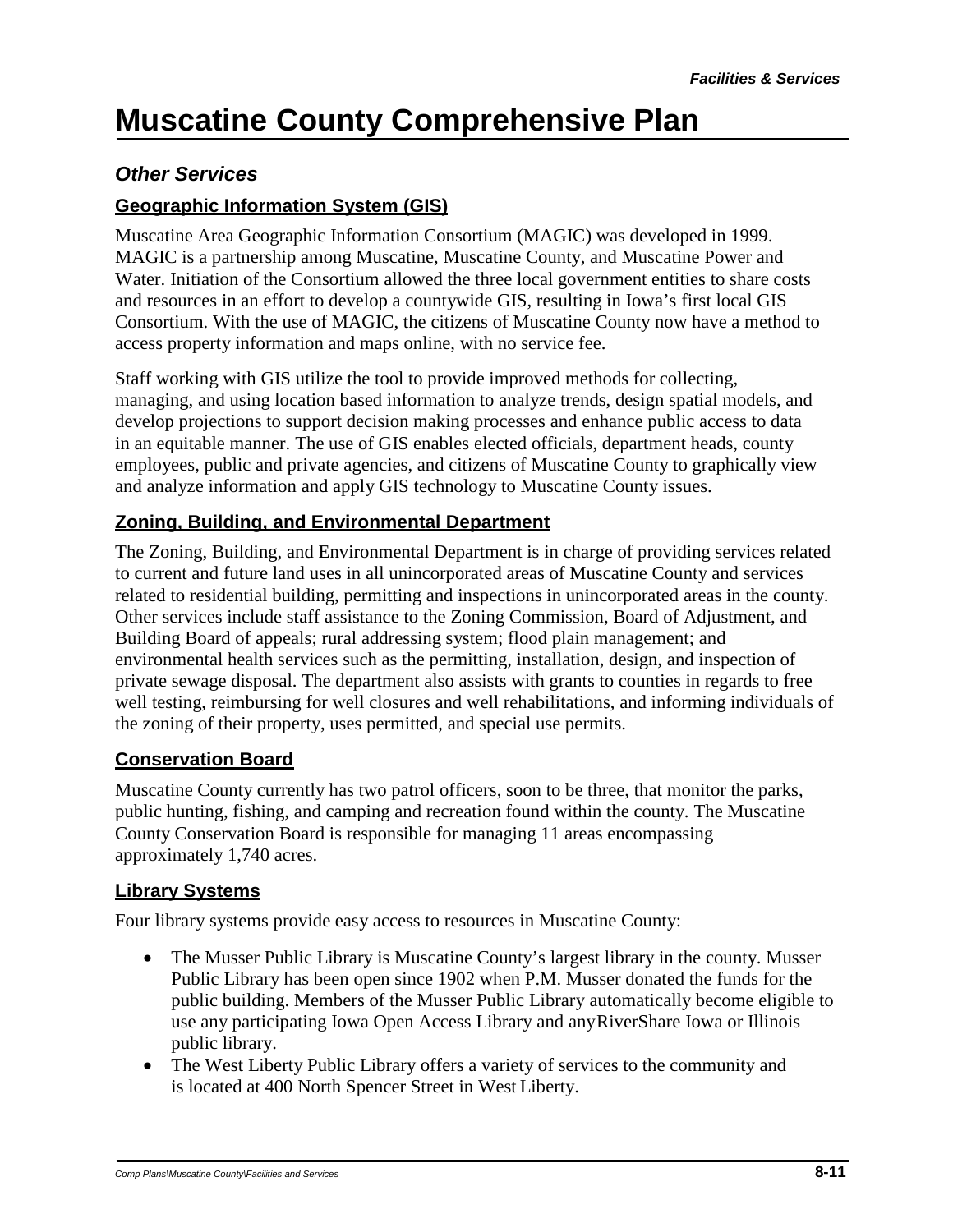- The Wilton Library shares a building with the Wilton Community Center and was recently founded in 2010.
- A branch location of the Muscatine County Library is located in Durant. The Muscatine County Library System has taxing authority. It determines each jurisdiction's budget and divides that by the population it serves, then levies a per-capita tax.

#### **School Districts**

There are three school districts serving Muscatine County, including: Muscatine Community School District, West Liberty School District, and Wilton Community School District. Surrounding school districts that are not located within Muscatine County, such as Durant Community School District and Louisa-Muscatine School District serve portions of the county. Map 8.4 illustrates the school districts that serve Muscatine County.

### *County Buildings*

Muscatine County Administration Building, 414 East Third Street, Suite 101 – The County Administration Building Houses the Muscatine County Administration Office, Treasurer, Recorder, Auditor, and the Assessor. Brief descriptions of each service are provided below:

- Administration Office Duties include responding to citizen questions and complaints, scheduling items on the Board of Supervisors agendas, and processing appointments to various boards and committees.
- Treasurer Services include payments for property taxes, renewal of vehicle plates, and registering of vehicles.
- Recorder Records documents; administers boat, snowmobile, and ATV registrations and titles; provides hunting and fishing licenses; and houses vital records.
- Auditor Oversees absentee voting, election administration, voter registration, alcoholic beverage licenses and cigarette permits for businesses in unincorporated areas, and certification of tax levies; manages the lost and found; and maintains official county records.
- Assessor Assists with homestead credits, military exemptions, and property assessments.

County Attorney's Office, 420 East Third Street – County Attorney prosecutes all violations of state criminal laws and county ordinances.

Community Services Building, 315 Iowa Avenue – Services offered include general assistance, veterans affairs, trust services, funding of services for persons with disabilities, and case management/social work.

County Engineer's Building, 3610 Park Avenue – The County Engineer manages county roads, and the Zoning, Building, and Environmental Department manages building codes, permits, well permits and testing, and administration of zoning and subdivision ordinances.

Muscatine County Jail, 400 Walnut Street – The Muscatine County Jail houses inmates and the Sheriff – Civil Department issues gun permits, processes civil papers, and sheriff's sales.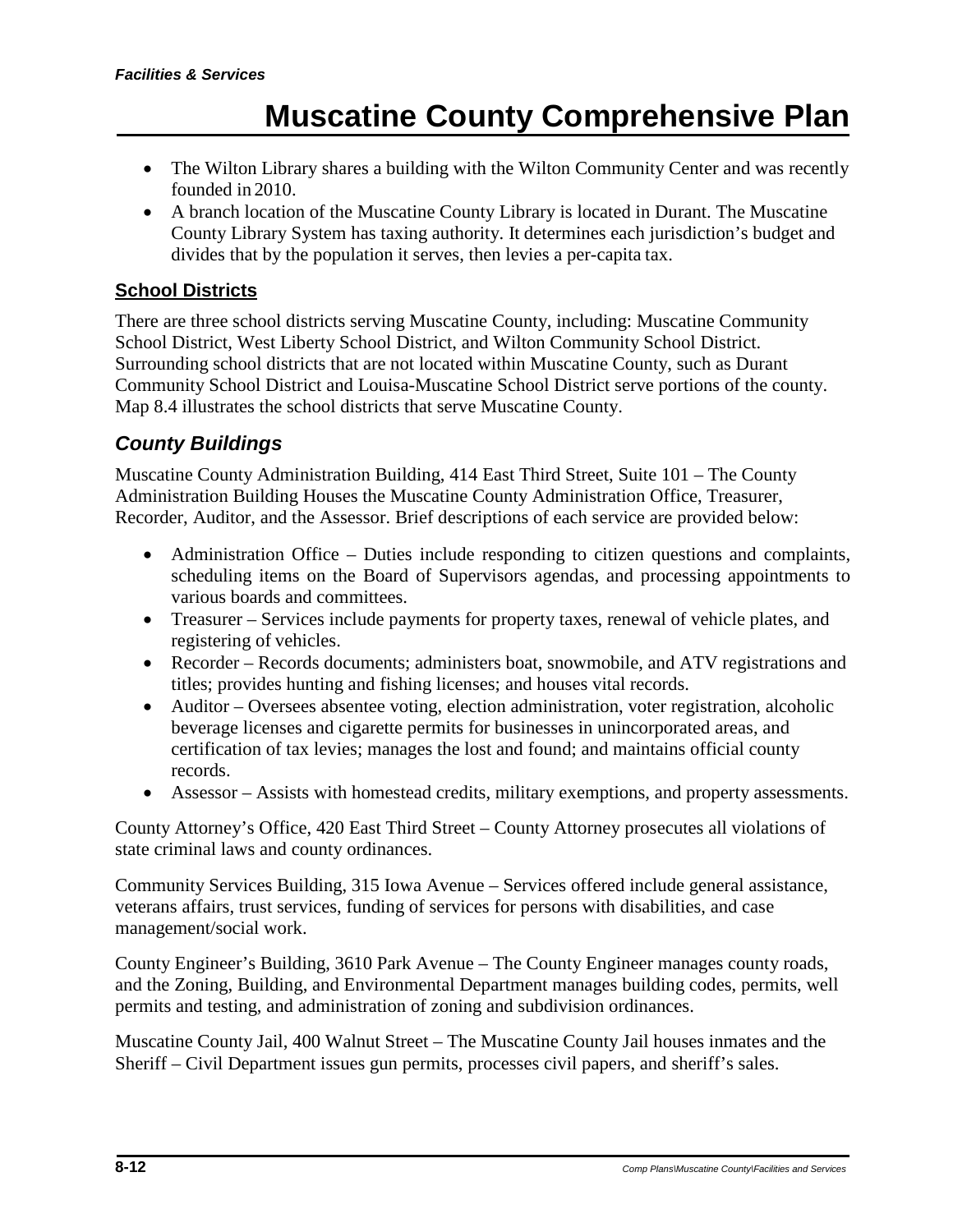Muscatine County Sheriff's Office, 3600 Park Avenue – The Sheriff's Office houses patrol and investigative offices.

Environmental Learning Center/Discovery Park, 3300 Cedar Street – This facility Houses the Conservation Board and staff and administers recreational activities throughout the county.